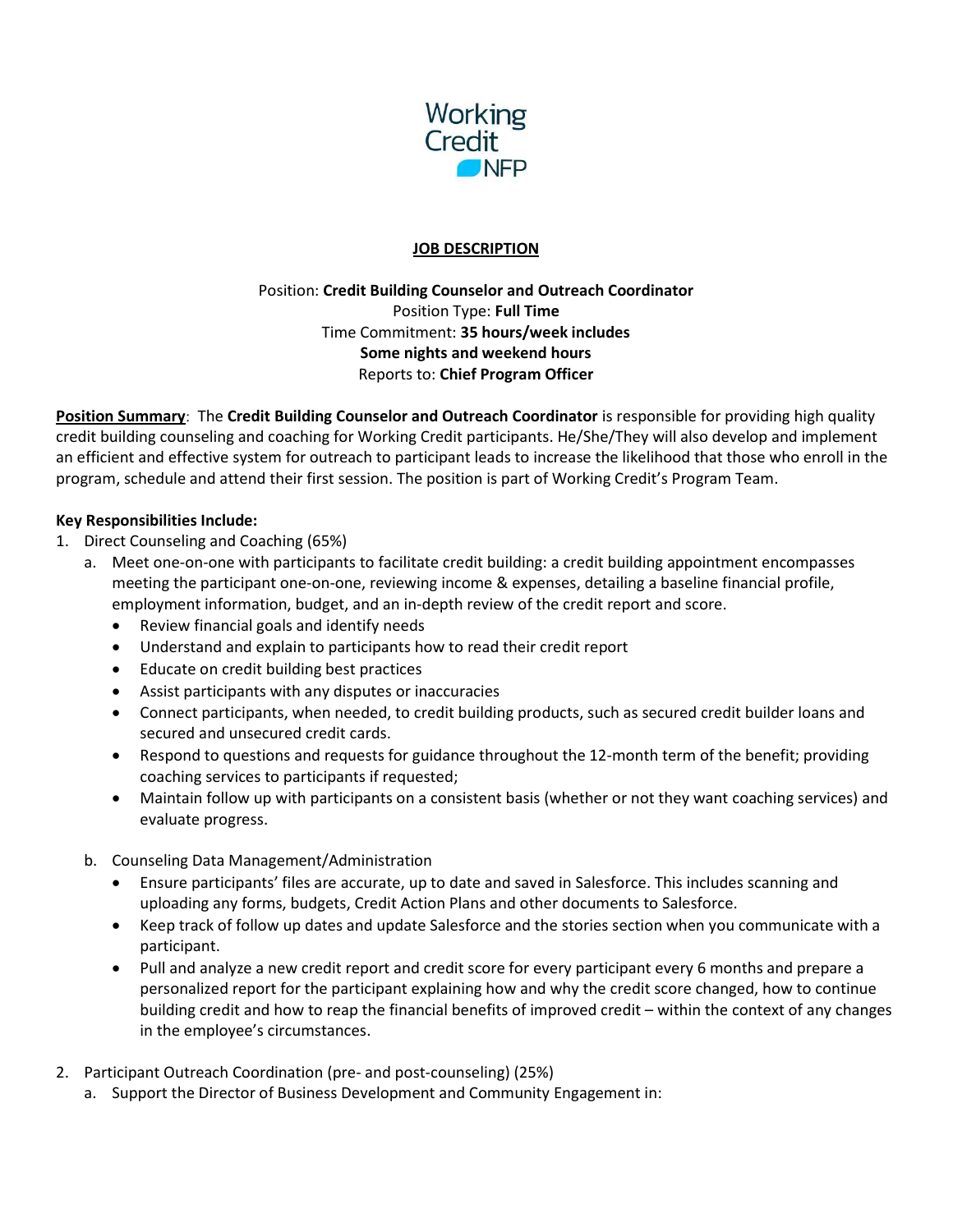- Implementing marketing campaigns to prospective and current participants affiliated with employer and/or program partners with the goal of increasing the number of enrollments and completed enrollments in initial counseling sessions.
- Conducting post counseling surveys with participants post counseling to assess customer satisfaction and personal feelings of financial wellbeing.
- b. With an eye towards the communication needs and life circumstances of different populations, develop a system for outreach to participant leads that increases the likelihood that those who sign up for an initial credit building counseling session actually attend that session.
- c. Contact participant leads who have already expressed an interest in participating in credit building counseling but have not yet scheduled their initial appointment as well as those who schedule that first appointment but cancel or do not show up to reschedule those appointments.
- d. Review Salesforce each day and reach out as prescribed to counseling leads that come in through partners signed on to refer participants through Working Credit's Referral Platform.
- 3. Other duties as assigned (5%)

# Qualifications and Essential Skills

This job requires independent judgment, the exercise of discretion, and the successful completion of a credit building counseling training and apprenticeship program provided to new counselors during their introductory period.

## Basic requirements for the position:

- At least one year of credit building or financial counseling experience.
- Demonstrated ability to work independently, as well as part of a team.
- Proficiency with Excel and PowerPoint; familiarity with data management systems knowledge of Salesforce a plus.
- Ability to work nontraditional hours if needed, ability to work remotely and travel.
- Demonstrated history working with diverse populations or traditionally underserved communities.

## Additional Qualifications:

- Excellent analytical and problem-solving skills along with a demonstrated ability to think quickly and strategically when presented with a large amount of information.
- Ability to learn, retain, integrate, and apply new information on complex financial topics quickly and accurately.
- Excellent verbal and written communication skills.
- Ability to build trust with clients.
- Ability and comfort level in leading one-on-one, non-judgmental interactions in a variety of settings with individuals from diverse backgrounds and at all levels of the pay scale
- Comfort leading educational workshops of varying sizes for groups of individuals.
- Ability to prioritize and work on multiple projects simultaneously, and to operate in a fast-paced environment.
- Ability to manage a client interview, data collection, and data entry concurrently with a meticulous attention to detail.
- Experience with Salesforce or capacity to learn new technology platforms a plus.

## Compensation:

Working Credit offers a competitive starting salary and benefits, commensurate with experience and skills

## Location of Employment: Remote